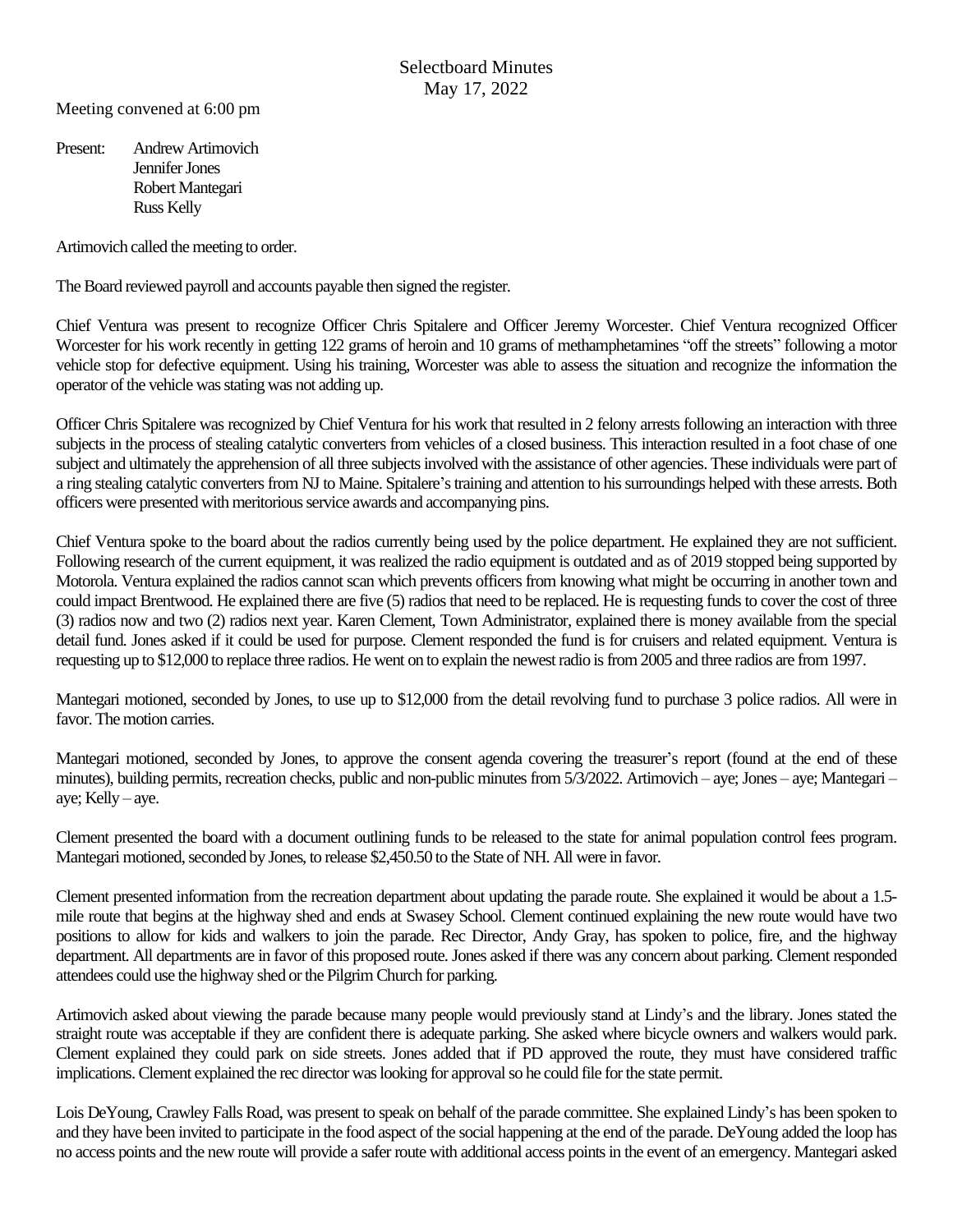## Selectboard Minutes May 17, 2022

a question about which Swasey entrance the parade would use. DeYoung responded it would be the first entrance. She added there would also be parking available at Swasey School and following the parade there would be food and games. Artimovich asked if the school has been asked when they would be ripping up the parking lot. DeYoung assured the board they have been spoken with already. Mantegari confirmed the date would be Monday, July 4<sup>th</sup>. Kelly asked about parking on side streets. DeYoung responded side streets, as well as some of the cul-de-sacs could be utilized for parking.

Mantegari motioned, seconded by Jones, to accept the parade route the recreation department submitted. All were in favor.

Jim Michaud, Route 125, explained the parade committee hopes to get businesses involved in the parade as well.

Mantegari shared the date for National Night Out will be Tuesday, August 2<sup>nd</sup>.

Jones proposed a change to the Covid guidance. She shared that several months back the Center for Disease Control (CDC) changed how numbers for Covid were being reported. Previously they were reporting on transmission of covid but have changed to report on community level of Covid. The idea is to have a more realistic look at how Covid is affecting communities with hospitalizations and bed utilizations more than just the number of cases. Jones explained that with the change, most of the country went to green. She shared the levels are green/yellow/red. Jones further expounded Rockingham, Grafton and Sullivan counties have flipped red in the past week, as well as areas of VT, ME, MA.

Jones continued with her explanation of updated CDC guidelines of red areas which include universal masking, encouraging vaccinations, ventilating, and social distancing. She requested the board consider zoom access for meetings and public postings at the town buildings of the CDC guidelines that masking is recommended. Artimovich requested Clement check on the guidelines for zoom now that the emergency order has been lifted. Kelly asked for clarification on the use of zoom for it being for attendees and not board members.

Jones motioned, seconded by Kelly, to post current Covid community levels and CDC mask recommendations at the town office. Mantegari voiced his concern about misinformation and covid/mask fatigue. He shared he does not believe dispersing health information is the town's responsibility. Artimovich stated he believes Jones is recommending mask usage for town employees. He requested Clement weigh in on that piece. Clement explained she spoke with all town employees, and they responded that they would like to make that choice for themselves. Jones offered clarification that she is not looking to mandate masks, just to offer information on what the current information isfor NH. Mantegari again expressed his concerns about recommendations before it went to vote. Jones – aye, Kelly – aye, Artimovich – aye, Mantegari – nay. Motion carries 3-1. Artimovich requested Clement add this to each agenda going forward. Jones stated she will connect with Clement about what to post since guidelines are updated every Thursday.

Jones requested Clement get back to the board about the possibility of using zoom for the public board meetings. Clement then referenced guidance information from NH Municipal Association on the use of zoom for public meetings. She read, "there is no prohibition in the statute on allowing the public to access the meeting by means otherthan physical attendance, so long as physical attendance is permitted." She went on to share "if the public body chooses to allow a public comment period for both those who attend remotely and those who attend in person, both groups should be treated equally." Jones made a motion to allow zoom participation while the town remains in high community covid. The motion was seconded by Kelly. Jones – aye, Kelly – aye, Artimovich – nay, Mantegari – nay. Motion is deadlocked 2-2. The topic will be readdressed when Morgan returns.

Jones asked Artimovich the reasoning behind the no vote. He responded it was due to the issues the occurred during previous uses including the difficulty of running a meeting while administering the use of zoom, in addition to the banter in the comments section. Artimovich added there were issues with porn being displayed as well during a ZBA meeting.

Artimovich asked members to recap on the committees they are part of. Kelly stated he missed the library trustees meeting due to scheduling conflicts but did attend the 2½ hour ZBA training.

Jones asked if there was any follow-up regarding the solar at the school.Clement responded she is still looking into regulation changes.

Liz McConnell, library trustee, stated the committee was reviewing septic documents, researching amphitheater plans, and if ramp meets the ADA requirements.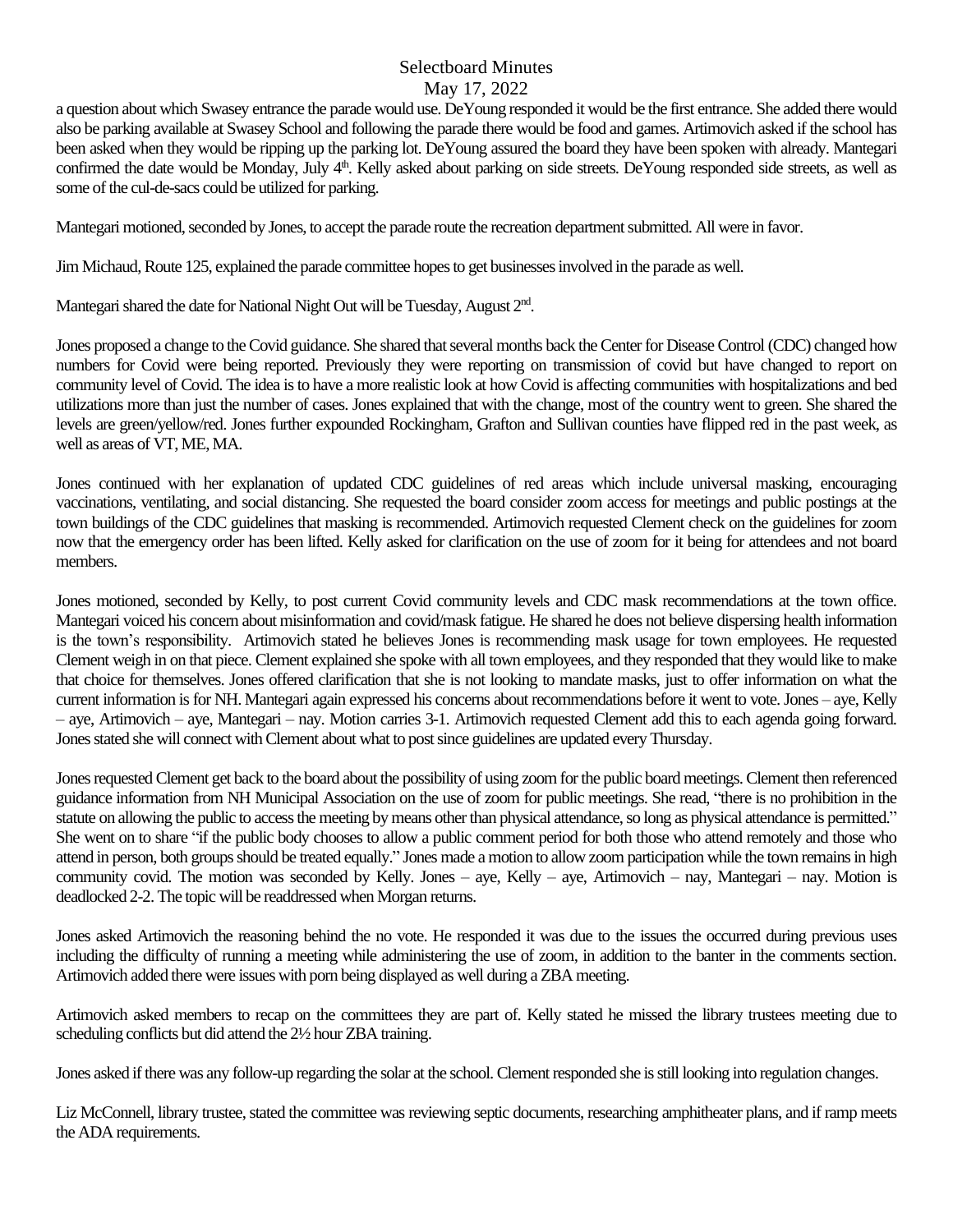## Selectboard Minutes May 17, 2022

Liz Faria, South Road, spoke during public comment about her feelings on the Brentwood newsletter and the board's role. Faria feels the board sanctioned a communications committee while only part of the town knew about it. She also voiced her concern about the consent agenda and the board's ability to agree to things outside of public meeting. Faria finished her comment asking Jones if the communications committee was started with an intention to take over the newsletter. Artimovich responded that Jones addressed the formation of communications committee and it being separate from the newsletter at the last meeting. Jones stated she believes the newsletter should not have a point of view and be strictly for information sharing. She continued by explaining that the communications committee was first discussed a year prior to the previous board with a goal of having a joint calendar and information sharing. Jones used the examples of warrant articles and zoning amendments as 2 topics which could be shared by the communications committee on social media prior to an election.

Artimovich responded to a comment from Liz Faria regarding meetings not being opened to the public. He stated that meetings continue to be open to the public. He explained the consent agenda covers minutes, building permits, treasurer's report, and recreation checks. Artimovich stated the minutes continue to be available to the public online, as is the treasurer's report as part of the minutes. Faria questioned the mail not being available to the public anymore. Artimovich explained that has never been read as part of the meeting.

Melissa Litchfield, Eleanor's Way, expressed her feelings of disappointment regarding the posting of recommendations of the CDC. She believes the motion is a step backwards and totally disregarded what the town health officer stated. Litchfield shared information she learned from the State House recently. She pointed out that someone at the town will be required to stay on top of posting current information every week and she believes it will be creating fear. Jones responded to Litchfield's comments.

Becky Dunham, Block Drive, asked a question regarding when the communication committee would be meeting and if direct communication would go to those who volunteered. Clement responded there is a plan in the works for a meeting to occur the week of June  $13<sup>th</sup>$  or June  $20<sup>th</sup>$ . She explained the date will be posted on the website and in the upcoming newsletter. Dunham asked if the volunteers would be contacted directly. Clement responded they would be.

At 6:52pm, Mantegari made a motion to enter non-public meeting for reputation and hiring. The motion was seconded by Jones. Artimovich – aye; Jones – aye; Mantegari – aye; Kelly – aye.

At 7:26pm, Mantegari motioned to come out of nonpublic and seal the minutes from the non-public meeting. Jones seconded the motion. Artimovich – aye; Jones – aye; Mantegari – aye; Kelly – aye; Morgan – aye.

At 7:26pm Mantegari made a motion to adjourn. Jones seconded the motion. All were in favor.

Respectfully submitted,

Tamera Peek